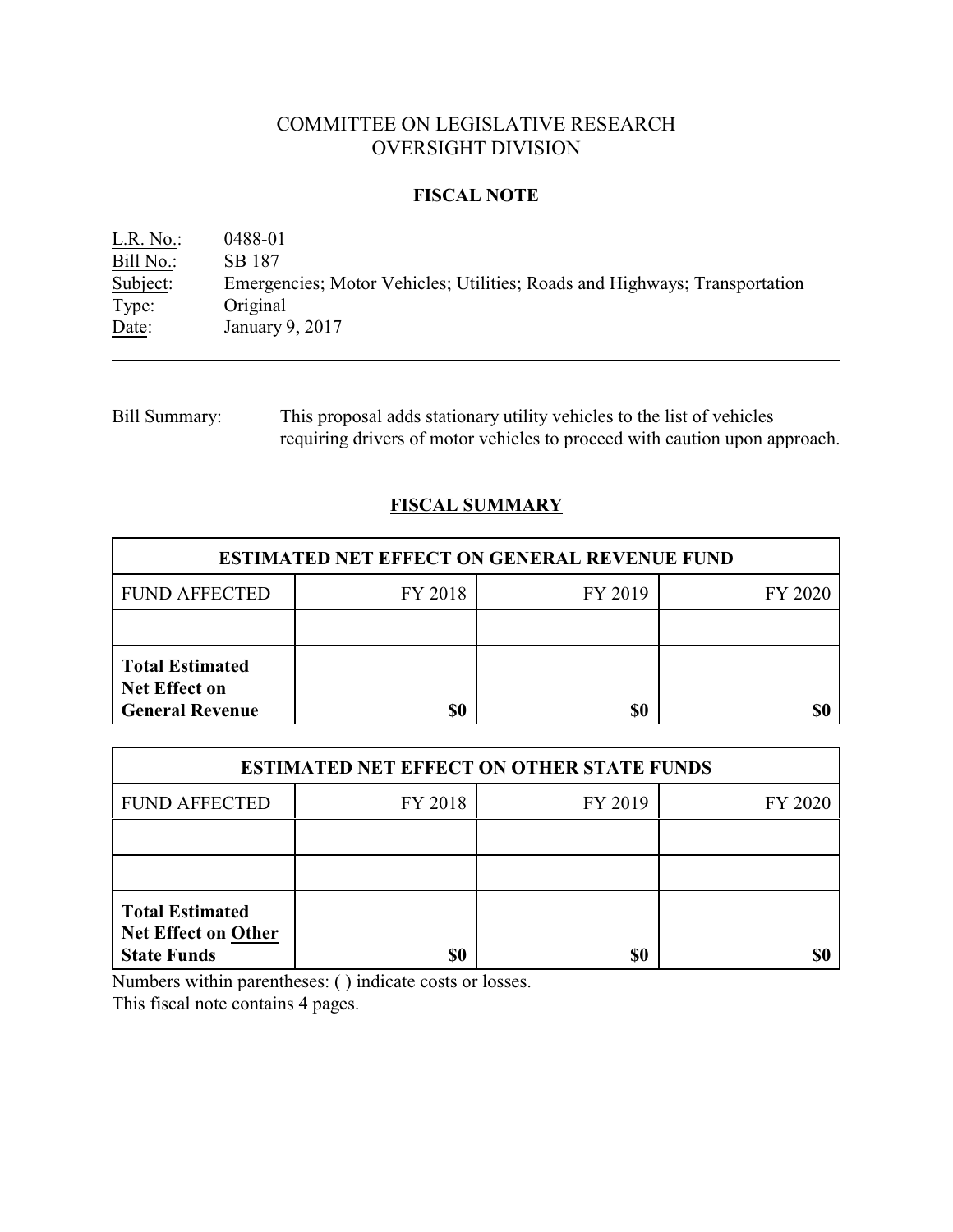L.R. No. 0488-01 Bill No. SB 187 Page 2 of 4 January 9, 2017

| <b>ESTIMATED NET EFFECT ON FEDERAL FUNDS</b>                        |         |         |         |  |
|---------------------------------------------------------------------|---------|---------|---------|--|
| <b>FUND AFFECTED</b>                                                | FY 2018 | FY 2019 | FY 2020 |  |
|                                                                     |         |         |         |  |
|                                                                     |         |         |         |  |
| <b>Total Estimated</b><br>Net Effect on All<br><b>Federal Funds</b> | \$0     | \$0     |         |  |

| <b>ESTIMATED NET EFFECT ON FULL TIME EQUIVALENT (FTE)</b>    |         |         |         |  |
|--------------------------------------------------------------|---------|---------|---------|--|
| <b>FUND AFFECTED</b>                                         | FY 2018 | FY 2019 | FY 2020 |  |
|                                                              |         |         |         |  |
|                                                              |         |         |         |  |
| <b>Total Estimated</b><br><b>Net Effect on</b><br><b>FTE</b> |         |         |         |  |

 $\Box$  Estimated Net Effect (expenditures or reduced revenues) expected to exceed \$100,000 in any of the three fiscal years after implementation of the act.

| <b>ESTIMATED NET EFFECT ON LOCAL FUNDS</b> |         |         |         |
|--------------------------------------------|---------|---------|---------|
| <b>FUND AFFECTED</b>                       | FY 2018 | FY 2019 | FY 2020 |
| <b>Local Government</b>                    | \$0     | \$0     | \$0     |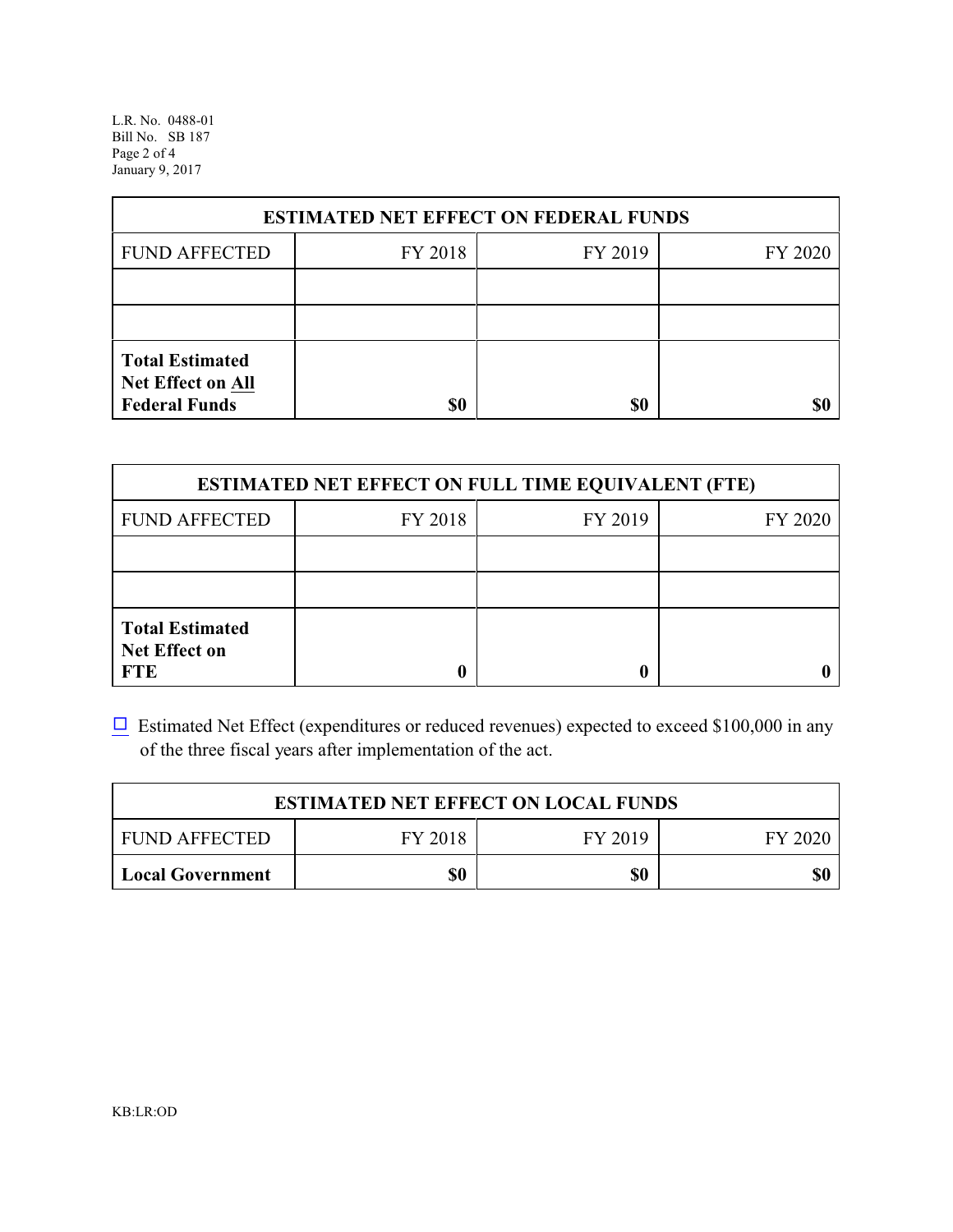L.R. No. 0488-01 Bill No. SB 187 Page 3 of 4 January 9, 2017

### **FISCAL ANALYSIS**

### ASSUMPTION

Officials from the **Department of Revenue**, **Department of Transportation** and **Department of Economic Development - Public Service Commission** each assume the proposal will have no fiscal impact on their respective organizations.

Officials from the **Department of Public Safety - Missouri Highway Patrol (MHP)** assume the proposal will have no fiscal impact on their organization. MHP issued 449 citations in 2015 for violations of the "Move Over" law. The fine amount varies by county but is typically \$150 or greater.

**Oversight** assumes there could be an increase in citations issued by adding public utility vehicles to the list of vehicles covered under the "Move Over" law, therefore Oversight will reflect a minimal fiscal impact to local political subdivisions to account for the increase in fine revenue.

| FISCAL IMPACT - State Government                                          | FY 2018<br>$(10 \text{ Mo.})$ | FY 2019    | FY 2020    |
|---------------------------------------------------------------------------|-------------------------------|------------|------------|
|                                                                           | <u>\$0</u>                    | <u>\$0</u> | <u>\$0</u> |
| FISCAL IMPACT - Local Government<br><b>LOCAL POLITICAL SUBDIVISIONS</b>   | FY 2018<br>$(10 \text{ Mo.})$ | FY 2019    | FY 2020    |
| Revenue - Fine Revenue collected from<br>expansion of "Move Over" law     | Minimal                       | Minimal    | Minimal    |
| Transfer Out - Fine Revenue distributed<br>to schools                     | (Minimal)                     | (Minimal)  | (Minimal)  |
| <b>ESTIMATED NET EFFECT TO THE</b><br><b>LOCAL POLITICAL SUBDIVISIONS</b> | <u>\$0</u>                    | <u>\$0</u> | <u>\$0</u> |

#### FISCAL IMPACT - Small Business

No direct fiscal impact to small businesses would be expected as a result of this proposal.